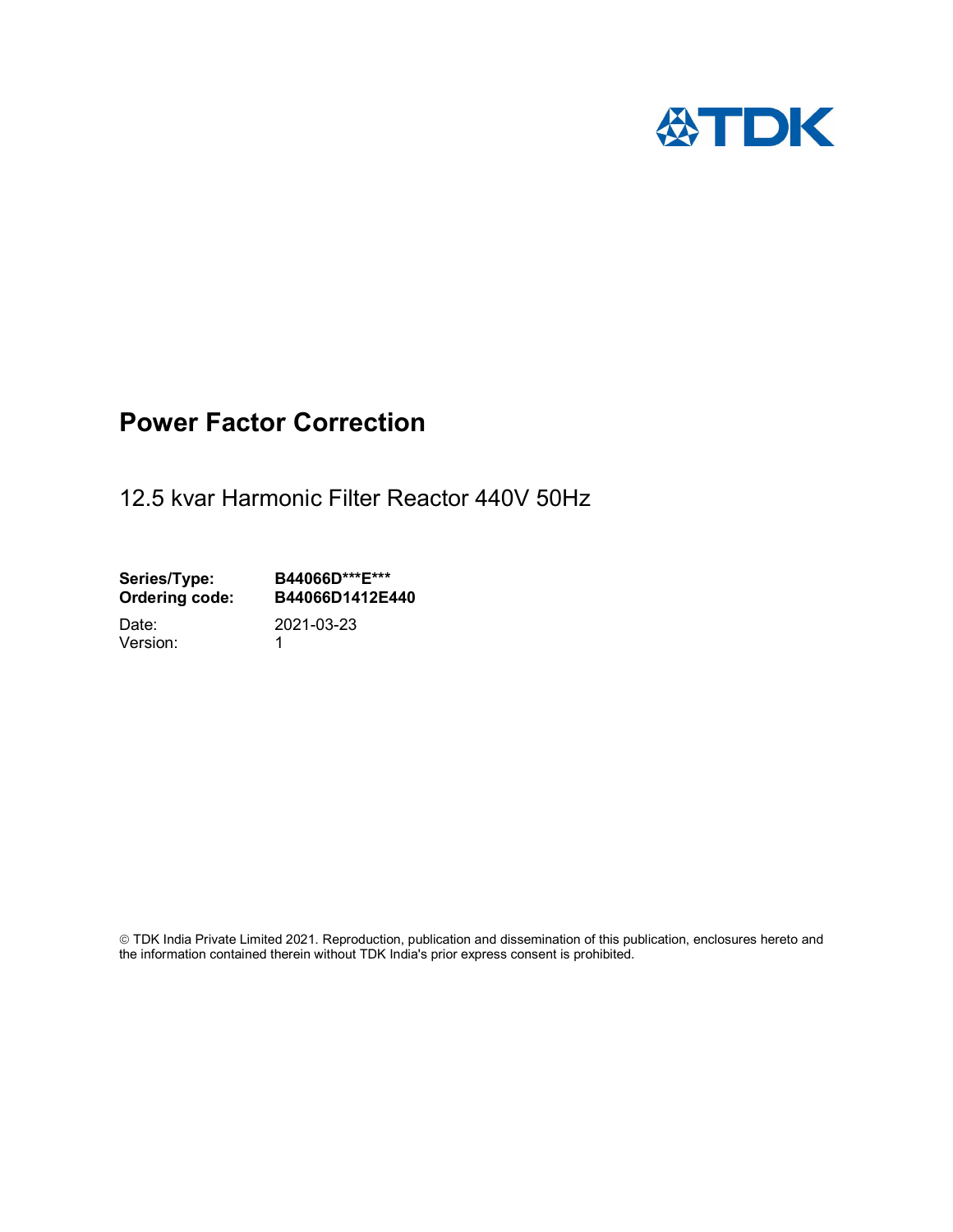

# Power Factor Correction and Content of Content of Content of Content of Content of Content of Content of Content of Content of Content of Content of Content of Content of Content of Content of Content of Content of Content

# 12.5 kvar Harmonic Filter Reactor 440V 50Hz BA4066D\*\*\*E\*\*\*

### **Characteristics**

- $H$  Highest linearity
- Temperature control via micro switch in inner coil
- $\blacksquare$  Highest life time by high quality materials
- **Low** losses
- $\blacksquare$  High overloading capability
- Safety device, temperature micro switch
- **Aluminium foil winding**
- **Low noise**

Technical data



| De-tuning factor p                              | 14            | $\%$        |
|-------------------------------------------------|---------------|-------------|
| Effective filter output $Q_C$                   | 12.5          | kvar        |
| Rated voltage $V_R$ <sup>1)</sup>               | 440           | V           |
| Rated frequency f                               | 50            | Hz          |
| Ambient temperature / Insulation class          | 40 / H        | $^{\circ}C$ |
| Capacitance C delta (tot.)                      | 176.7         | μF          |
| Inductivity L                                   | $3 - 8.03$    | mH          |
| Fundamental current 11 <sup>3)</sup>            | 17.39         | A           |
| Linear up to $4$ )                              | 23.46         | A           |
| Effective current $IRMS$ <sup>2)</sup>          | 17.53         | A           |
| Rated harmonic voltages (3rd/5th/7th/11th/13th) | 0.5/6/5/3.5/3 | $\%$        |
| Temperature protection (NC)                     | yes           |             |
| Total losses P <sub>D</sub>                     | 120           | W           |
| Total weight                                    | 16<br>kg      |             |

<sup>1)</sup> Voltage rise up to 106% of rated voltage is considered in current  $I_{\text{eff}}$ .

<sup>2)</sup>  $I_{eff} = \sqrt{(I_1^2 + I_3^2 + ... I_x^2)}$ 

<sup>3)</sup>  $11 = 1.06$   $\cdot$   $I_R$  ( $I_R$  = Capacitor current 50Hz)

<sup>4)</sup> Linear current =  $1.43$   $\cdot$  I<sub>R</sub> (I<sub>R</sub> = Capacitor current 50Hz)

#### **Connection**

| Line                | l 1U1-1V1-1W1 |
|---------------------|---------------|
| Capacitors          | l 1U2-1V2-1W2 |
| Temperature control | 1 O<br>ے- ا   |

# Reference standard IEC60076-6

CAP FILM ES PFC PM 2021-03-23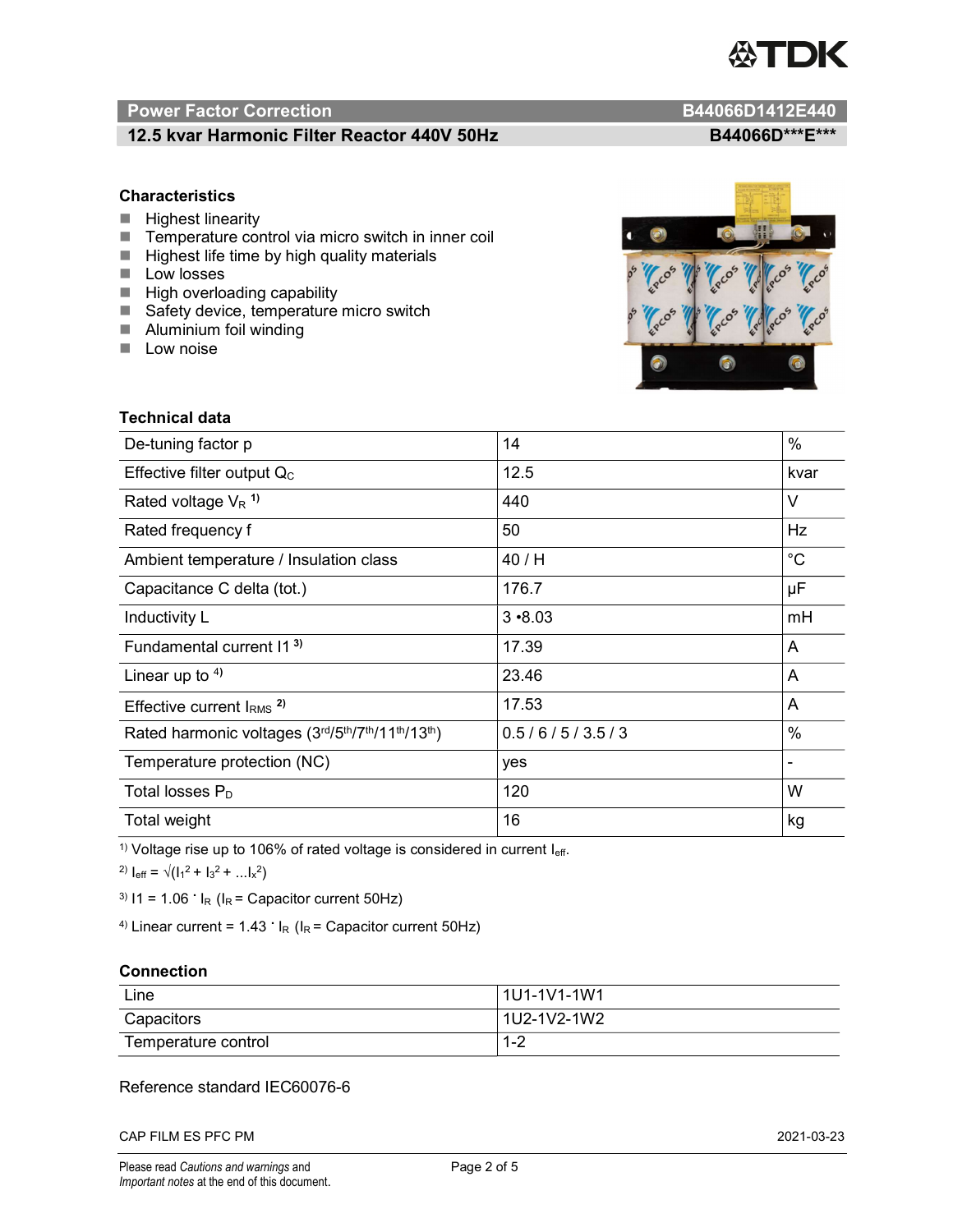

#### Power Factor Correction **B44066D1412E440**

### 12.5 kvar Harmonic Filter Reactor 440V 50Hz BA4066D\*\*\*E\*\*\*

#### Dimensional drawings



#### **Dimensions**

| L/mm  | 225          | b/mm  | 112       |
|-------|--------------|-------|-----------|
| H/mm  | 205          | e/mm  | $100\pm5$ |
| W/mm  | $155 + 5$    | d1/mm | 10.8      |
| 11/mm | 190          | d2/mm | 15.5      |
| 12/mm | 190          | A     | 175       |
| n1/mm | 150          | В     | 95        |
| n2/mm | $97.5 \pm 3$ | Ø     | 6.5       |

#### Cautions and warnings

- Do not install the reactor in case of any visible damages.
- Installation must be done by skilled personnel only.
- Do not use or store harmonic filter reactors in corrosive atmosphere, especially where chloride gas, sulphide gas, acid, alkali, salt or similar substances are present.
- Do not touch the device during operation: all electrically active parts of this equipment such as windings, electronic components, leads, fuses and terminals carry a dangerous voltage which can lead to burns or electric shock.
- Covers which protect these electrically active parts from being touched must not be opened or removed during operation.
- Before any assembly or maintenance work is started, all installations and equipment must be disconnected from the power source.
- Noncompliance with these instructions may lead to death, serious injury or major damage to equipment.

FAILURE TO FOLLOW CAUTIONS MAY RESULT, WORST CASE, IN PREMATURE FAILURES OR PHYSICAL INJURY.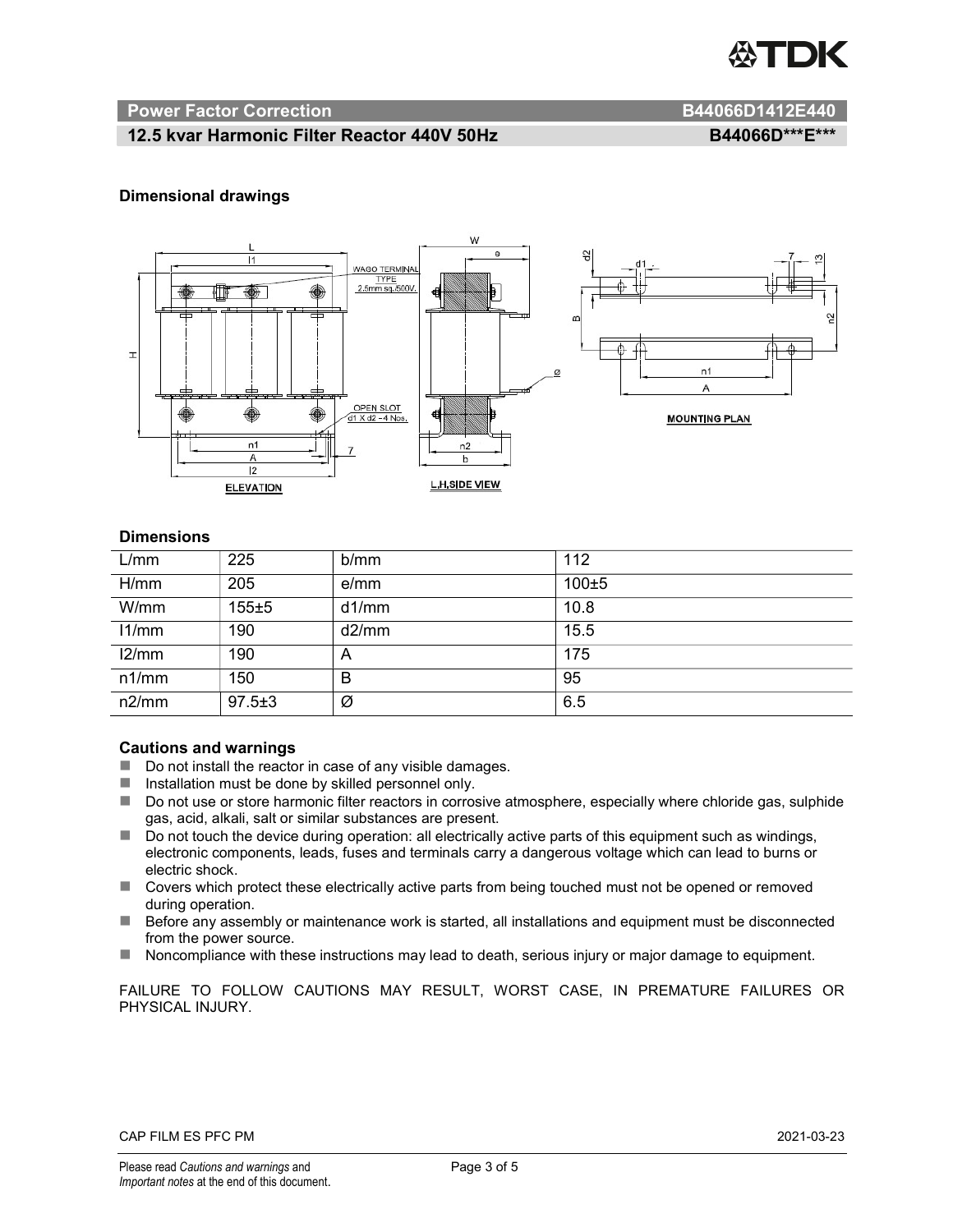

# Power Factor Correction **B644066D1412E440**

### 12.5 kvar Harmonic Filter Reactor 440V 50Hz BA4066D\*\*\*E\*\*\*

The following applies to all products named in this publication:

- 1. Some parts of this publication contain statements about the suitability of our products for certain areas of application. These statements are based on our knowledge of typical requirements that are often placed on our products in the areas of application concerned. We nevertheless expressly point out that such statements cannot be regarded as binding statements about the suitability of our products for a particular customer application. As a rule we are either unfamiliar with individual customer applications or less familiar with them than the customers themselves. For these reasons, it is always ultimately incumbent on the customer to check and decide whether a product with the properties described in the product specification is suitable for use in a particular customer application.
- 2. We also point out that in individual cases, a malfunction of electronic components or failure before the end of their usual service life cannot be completely ruled out in the current state of the art, even if they are operated as specified. In customer applications requiring a very high level of operational safety and especially in customer applications in which the malfunction or failure of an electronic component could endanger human life or health (e.g. in accident prevention or life-saving systems), it must therefore be ensured by means of suitable design of the customer application or other action taken by the customer (e.g. installation of protective circuitry or redundancy) that no injury or damage is sustained by third parties in the event of malfunction or failure of an electronic component.
- 3. The warnings, cautions and product-specific notes must be observed.
- 4. In order to satisfy certain technical requirements, some of the products described in this publication may contain substances subject to restrictions in certain jurisdictions (e.g. because they are classed as hazardous). Useful information on this will be found in our Material Data Sheets on the Internet (www.tdk-electronics.tdk.com/material). Should you have any more detailed questions, please contact our sales offices.
- 5. We constantly strive to improve our products. Consequently, the products described in this publication may change from time to time. The same is true of the corresponding product specifications. Please check therefore to what extent product descriptions and specifications contained in this publication are still applicable before or when you place an order.

We also reserve the right to discontinue production and delivery of products. Consequently, we cannot guarantee that all products named in this publication will always be available. The aforementioned does not apply in the case of individual agreements deviating from the foregoing for customer-specific products.

- 6. Unless otherwise agreed in individual contracts, all orders are subject to our General Terms and Conditions of Supply.
- 7. Our manufacturing sites serving the automotive business apply the IATF 16949 standard. The IATF certifications confirm our compliance with requirements regarding the quality management system in the automotive industry. Referring to customer requirements and customer specific requirements ("CSR") TDK always has and will continue to have the policy of respecting individual agreements. Even if IATF 16949 may appear to support the acceptance of unilateral requirements, we hereby like to emphasize that only requirements mutually agreed upon can and will be implemented in our Quality Management System. For clarification purposes we like to point out that obligations from IATF 16949 shall only become legally binding if individually agreed upon.